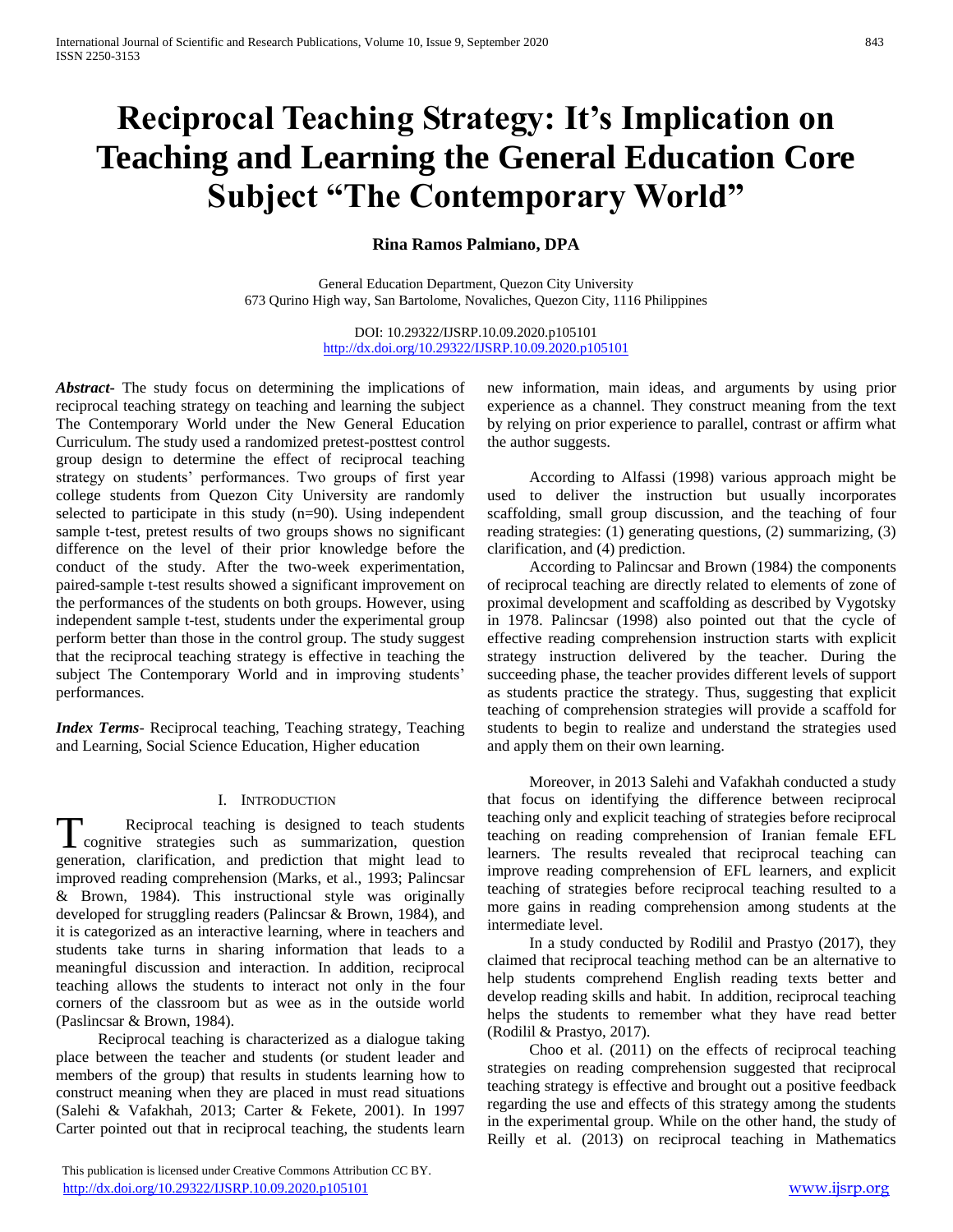revealed that the students in the non-reciprocal teaching group (control group) complete their test faster than the students in the reciprocal teaching group (Experimental group). However, when reviewing their responses, majority of the students in the experimental group got a correct answers as compared to those in the control group.

It is imperative to note that since the development of the reciprocal teaching strategy, various research studies have been conducted to determine the advantages and disadvantages of this teaching strategy (Oczkus, 2003; Carter, 1997; Rosenshine & Meister, 1994), and to examine its effectiveness in improving students' reading comprehension skills in the elementary level (Hashey & Connors, 2003; Hacker & Tenent, 2002), middle (King & Johnson, 1999), and high school students (Westera & Moore, 1995). However, there is a limited studies conducted in the tertiary level.

Reading is considered as one of the important skills in acquiring information from various sources across all subjects, while comprehension is considered the heart and goal of reading, since the primary goal of reading is to obtain new information and knowledge from a printed or online page. Reading and comprehension is one of the most important skills needed in understating the concepts of the subject "The Contemporary World". The subject primarily aims to develop the competencies of the students in terms of distinguishing different interpretations of and approaches to globalization, describing emerging global economic, political, social, and cultural systems, analysing various drivers of globalization, understanding national issues, and assessing the effects of globalization on various sector of the community. In addition, the subject "The Contemporary World" aims to develop the students' skills in analysing contemporary news events in the context of globalization, globalization in general and global issues in relation to Filipinos and the Philippines in particular. For the students to be able to grasp all the necessary information and skills from this subject, they need to develop a skill of reading and developing comprehension. Thus the researcher opted to incorporate the use of reciprocal teaching strategy as developed by Palincsar and Brown in the 1980s.

From the above surveyed literature and studies, the researcher opted to explore the effect of reciprocal teaching strategy to the academic performance of college students in Quezon City University, specifically in the subject "The Contemporary World". Thus this study primarily aims to determine whether there is a change in the academic performances of selected QCU freshmen college students who are taking up the subject "The Contemporary World" if reciprocal teaching strategy is being used. This study hypothesize that there is no significant change in the academic performances of selected students when they are exposed to reciprocal teaching strategy.

#### II. METHODOLOGY

The study was conducted during the first semester of the academic year 2019–2020 at Quezon City University (QCU), Quezon City, Philippines. The respondents were composed of a total of sixty (90) first year college students under the General Education (GenEd) Program of the university.

 This publication is licensed under Creative Commons Attribution CC BY. <http://dx.doi.org/10.29322/IJSRP.10.09.2020.p105101> [www.ijsrp.org](http://ijsrp.org/)

Students were divided and assigned randomly as control  $(n = 45)$  and experimental  $(n = 45)$  groups. The experimental group received the reciprocal teaching strategy during the twoweek experimental procedure in the subject "The Contemporary World", while the control group received a usual lecture discussion method during the experimental period.

Week 1 and Week 2 topics and objectives found in the outcomes-based course syllabus prepared by the researcher were used and given to the students in both control and experimental groups during the experimental procedure. And before the experimental procedure, both groups were given a 30-item pretest to determine the level of their prior knowledge to the topics. The pretest was evaluated by six (6) Social Science faculty for its face validity, and a total of twenty (20) freshmen college students who are not part of the experiment took the test to determine its reliability. The test was valid based on the evaluation of the Social Science teachers and reliable as well through its Chronbach alpha test coefficient value of 0.80, which denotes that the test questionnaire has a high internal consistency.

Prior to the experimentation, the researcher selected four (4) related text that are related to the topics that will be discussed in a two week experimental period, and considered the text appropriateness to the level of the students, where they can read it even without the full supervision of the researcher.

During the implementation of the reciprocal teaching, the researcher introduced the strategy to the experimental group. The researcher provide a brief but focus introduction to the topic and link the assigned selected text to the current topic, and support them in using the assigned text and constantly monitor their progress. The diagram below shows the process where the students do during the conduct of the study.



**Figure 1.** Implementation of the Reciprocal Teaching Strategy

In Predicting stage the researcher encourage the students to anticipate what will come next in the text, based on their appropriate prior knowledge and on the structure and content of the text. The purpose of this stage is to allow the students to confirm or reject their expectations. This promotes active thinking prior to the activity.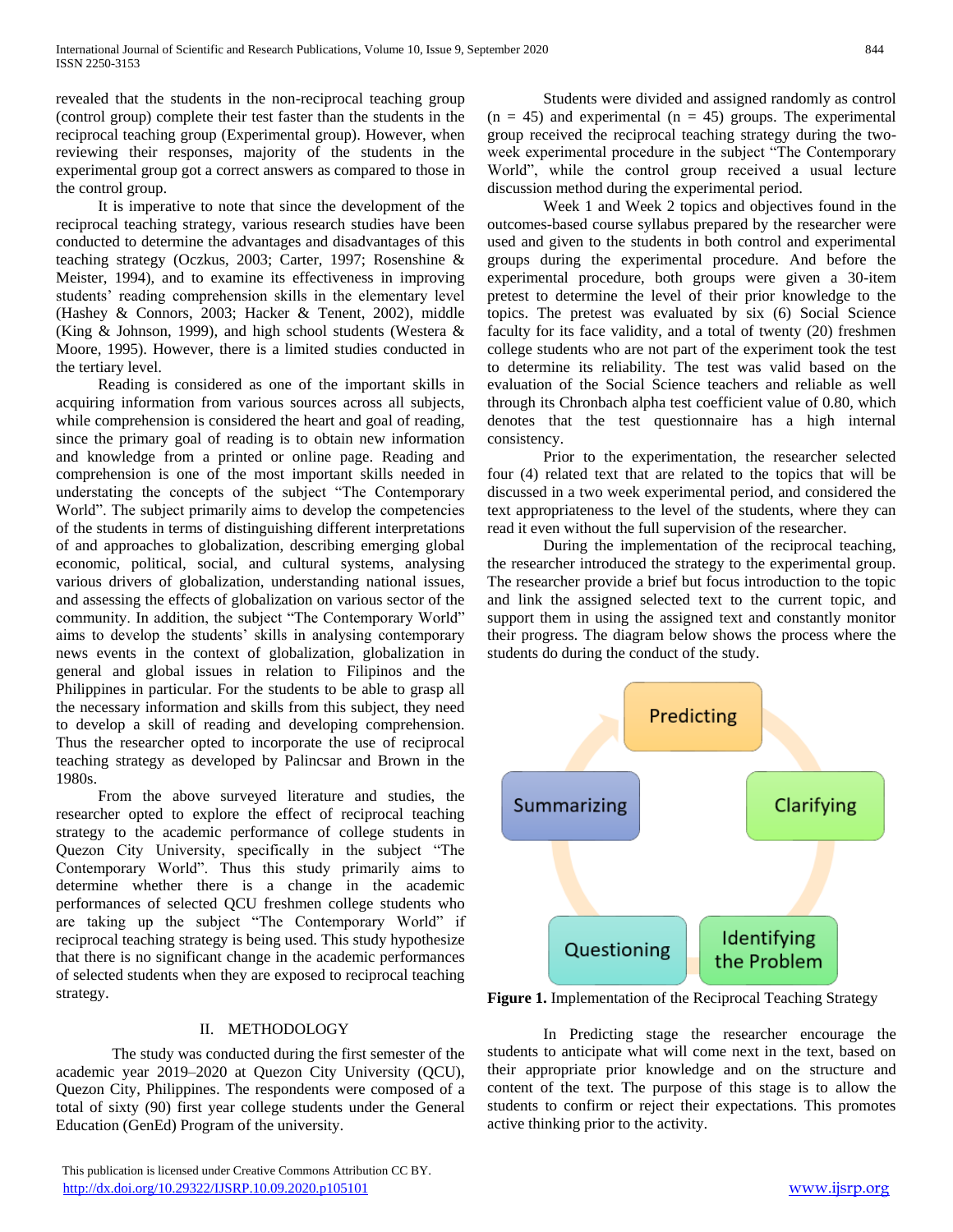During the Clarifying stage, the learners are expected to deal with difficulties that they can be found or encounter in the text by noting unfamiliar vocabulary, unfamiliar structure of the text, new or difficult ideas. Clarifying and identifying the problem stage are two overlapping stages where the students find difficulties in understanding the text or connecting prior knowledge to the present situation. The teacher instructed them to write down things that they do not understand in the text or things that are unfamiliar to them. After which, the researcher ask the students to re-read, use the context of the passage, use dictionary and other reference materials, prior topics to understand the meaning of the text clearly.

During the Questioning stage, the researcher encourage the students to explore the meaning of the text in depth by asking series of questions before, during, and after reading the assigned text, and write it on their notebook. This stage allows the students to identify the kind of information that provides the substance for an appropriate question, they can also think of possible solutions, search for relevant information to answer their questions, monitor their own comprehension, and answer the questions that they have. Furthermore, the students develop ownership of their learning during the activity. And lastly, during the Summarizing stage, the students will identify and integrate important information presented in the text.

After the two-week experimental procedure, each group was given a posttest examination using the same 30 item test questionnaire which was used in the pretest. The results of the pretest and posttest examinations of each group were analyzed using independent-sample and paired-sample t-test to draw a sound and valid conclusion on the effect of reciprocal teaching strategy to students' academic performance in the subject "The Contemporary World".

# 2.4 Research Instrument

Since the intention of this study is to describe the existing situation without any attempt to influence it, this study used a researcher-made survey checklist to determine whether the students manifest symptoms of cabin fever, their coping mechanism to overcome cabin fever, and whether their responses are affected by their gender.

To determine the instrument's validity, three experts from the field of education and psychology were asked to validate the form and content of the survey checklist. Their comments and suggestions were reflected in the final form of the instrument. In addition, to test the instrument's reliability, a total of fifteen students who are not part of this study were asked to answer the online survey checklist and the results were subjected for a Cronbach's alpha test. The results show that the instrument is reliable having a Chronbach's alpha value of 0.78.

After having found that that instrument is valid and reliable, the researcher-made survey checklist was converted into an electronic survey questionnaire using Google Forms Application and the link was posted to different social media platforms to reach wider participants. The online survey last for about five days during the first week of August, 2020.

The online survey checklist is divided into three parts: Part 1 – Informed Consent Form, Part 2 – Respondent's Profile, and Part 3 – Checklist of Cabin Fever Symptoms and Effects. Part 3

of the online survey checklist consist of five questions that gathered the self-assessment of the respondent towards the symptoms of cabin fever, which includes where do they stayed during the community quarantine, who are their companion/s during the community quarantine, what do they feel during the implementation of the community quarantine, what sudden change in their behavior and routine that they have noticed, and how do they spend their days during the implementation of the community quarantine. Questions number three and four consists of five choices which represents the degree of agreement of each respondent had on the given statement.

Statistical measures are used in making inferences, interpretations, conclusions, or generalizations of this study. After the retrieval of the online survey checklist, responses of the students were tallied, tabulated, analyzed, and interpreted by the researchers using statistical tools such as percentage, mean, and Chi-square test.

## III. RESULTS AND DISCUSSION

Data were analyzed by using IBM SPSS STATISTICS version 22. Before analyzing the data, all assumptions of the analysis were checked.

## 3.1 Mean Score of the Pretest and Posttest Examination

As part of the experimental procedure, the researcher gave a 30-item pretest examination to control and experimental groups to determine the level of their prior knowledge about the topics that will be discussed within the two-week experimental procedure. After which, the same test was given that served as a posttest to determine whether the use of reciprocal teaching strategy influence the academic performance of the students under the experimental group. For comparison, posttest was also given to those students who does not received reciprocal teaching strategy.

The mean score of the Pretest and Posttest of the two groups of students is shown in Table 1. As glean from the table, the mean score of the control  $(X=15.07)$  and experimental group (X=15.09) shows no significant difference. Their mean scores are almost the same, implying that students in both groups have the same level of prior knowledge during the conduct of this study.

After the two-week experimental procedure, a change in the students' academic performances is observe. Both control and experimental groups showed an increase in their mean score after the procedure. Mean score of the posttest of the control group  $(X=18.62)$  and experimental group  $(X=23.09)$  shows a significant increase, as compared to the mean score of their pretest examination results. This denotes that, students under the control group, despite of not receiving reciprocal teaching strategy shows an improvement, and same as those students who received reciprocal teaching strategy.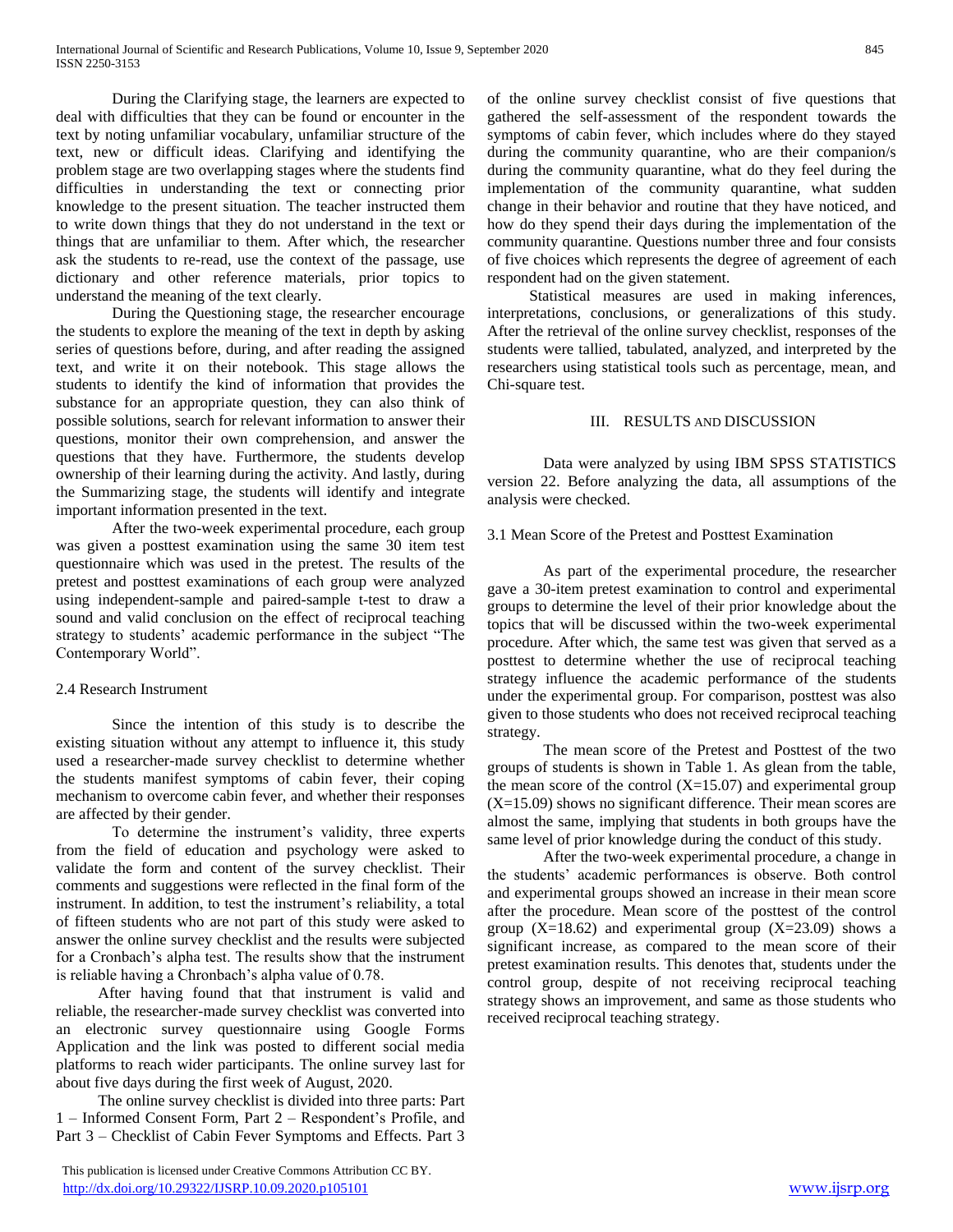**Table 1.** Mean Score of the Pretest and Posttest Examination of the Control and Experimental Groups

| Group        | Count |         | Mean(X)  | Variance |          |  |
|--------------|-------|---------|----------|----------|----------|--|
|              |       | Pretest | Posttest | Pretest  | Posttest |  |
| Control      | 42    | 15.07   | 18.62    | 8.109    | 11.695   |  |
| Experimental | 45    | 15.09   | 23.09    | 6356     | 13.083   |  |

## 3.2 Comparison between Pretest Examination Results using Independent sample t-test

To further support the claim of the above-mentioned results, Table 2 shows the result of the independent-sample t-test of the pretest examination of the control and experimental groups independent sample t –test is used to investigate whether a significant difference between the results of the prestest exists in both groups. The results shows that the computed t -value is 0.039 with 88 degrees of freedom (df). This value is not significant at 0.05 level of confidence since the computed t value is less than the critical value which is 1.988. This denotes that the level of understanding and prior knowledge of the students in both groups are the same. Thus, any change in their achievement after the experimental process is directly affected by the intervention used.

**Table 2.** Result of the Independent-sample t-test of the Pretest Examination of the Control and Experimental Groups

| Test            | t-stat | df | p-value | t-crit | Upper   | Lower   | Significant* |
|-----------------|--------|----|---------|--------|---------|---------|--------------|
| Two Tail        | 0.039  | 88 | 0.969   | 1.988  | $-1149$ | $-1105$ | n0           |
| $*Alpha = 0.05$ |        |    |         |        |         |         |              |

3.3 Comparison between Pretest and Posttest Examination Results using Paired sample t-test

Table 3 shows the result of the Paired-sample t-test of the Pretest and Posttest Examinations of the Control Group. As glean from the table, there is a significant change in the academic performance of the students before and after the experimental procedure. Despite the fact that the group does not received any intervention, the usual lecture discussion method brought a significant change in their performance before and after the conduct of this study. Table 3 shows that the computed t-value is -5.202 with 44 degrees of freedom (df). This value is significant at 0.05 level of confidence since the absolute computed t -value is greater than the critical value which is 2.015.

**Table 3.** Result of the Paired-sample t-test of the Pretest and Posttest Examinations of the Control Group

| Test            | t-stat   |    | df p-value | t-crit |        |          | Upper Lower Significant* |
|-----------------|----------|----|------------|--------|--------|----------|--------------------------|
| Two Tail        | $-5.202$ | 44 | 0.000      | 2.015  | -4 933 | $-2.178$ | ves                      |
| $*Alpha = 0.05$ |          |    |            |        |        |          |                          |

 This publication is licensed under Creative Commons Attribution CC BY. <http://dx.doi.org/10.29322/IJSRP.10.09.2020.p105101> [www.ijsrp.org](http://ijsrp.org/)

Furthermore, the results of the pretest and posttest examination of the experimental group was compared using the paired-sample t-test, as shown in Table 4. As expected, there is a significant change in the academic performance of the students, since they are subjected to an intervention which is the reciprocal teaching strategy. The result shows that the computed t-value is - 11.736 with 44 degrees of freedom (df). This value is significant at 0.05 level of confidence since the absolute computed t -value is greater than the critical value which is 2.015. This results denotes that after the two-week experimental procedure with the use of reciprocal teaching strategy, students under the experimental group shows a significant change on their academic performances.

**Table 4.** Result of the Paired-sample t-test of the Pretest and Posttest Examinations of the Experimental Group

| Test            | t-stat  | df | p-value | t-crit | Upper | Lower    | Significant* |
|-----------------|---------|----|---------|--------|-------|----------|--------------|
| Two Tail        | -11 736 | 44 | 0.000   | 2.015  | -9373 | $-6.626$ | ves          |
| $*Alpha = 0.05$ |         |    |         |        |       |          |              |

3.4 Comparison between Pretest Examination Results using Independent sample t-test

To support the claim of this study, Table 5 shows the result of the independent-sample t-test of the posttest examination of the control and experimental groups. The independent sample t –test was also used to determine whether there is a significant difference between the results of the posttest examination results of the control and experimental groups, and identify whether the utilization of the reciprocal teaching strategy brought a significant change in the students' academic performances. The results revealed that the computed t -value is 6.019 with 88 degrees of freedom (df). This value is significant at 0.05 level of confidence since the computed t -value is greater than the critical value which is 1.99. This denotes that students under the experimental group and exposed to reciprocal teaching strategy performed better than that of the students under the control group. Thus, rejecting the hypothesis of this study which is previously mentioned that there is no significant difference in the academic performances between the two groups. This study claims that after the implementation of the reciprocal teaching strategy, a significant change in the academic performance of the students in the subject "The Contemporary World" is seen and observed.

**Table 5.** Result of the Independent-sample t-test of the Posttest Examination of the Control and Experimental Groups

| Test            | t-stat | df | p-value | t-crit | Upper    | Lower | Significant* |
|-----------------|--------|----|---------|--------|----------|-------|--------------|
| Two Tail        | 6019   | 88 | 0.000   | 99     | $-5.941$ | 2.992 | ves          |
| $*Alpha = 0.05$ |        |    |         |        |          |       |              |

Furthermore, the above result supported the claims of the study conducted by Mohammad Salehi, and Sepideh Vafakhah (2013), Rodilil and Prastyo (2017), Choo et at., (2011), and Reilly et al.